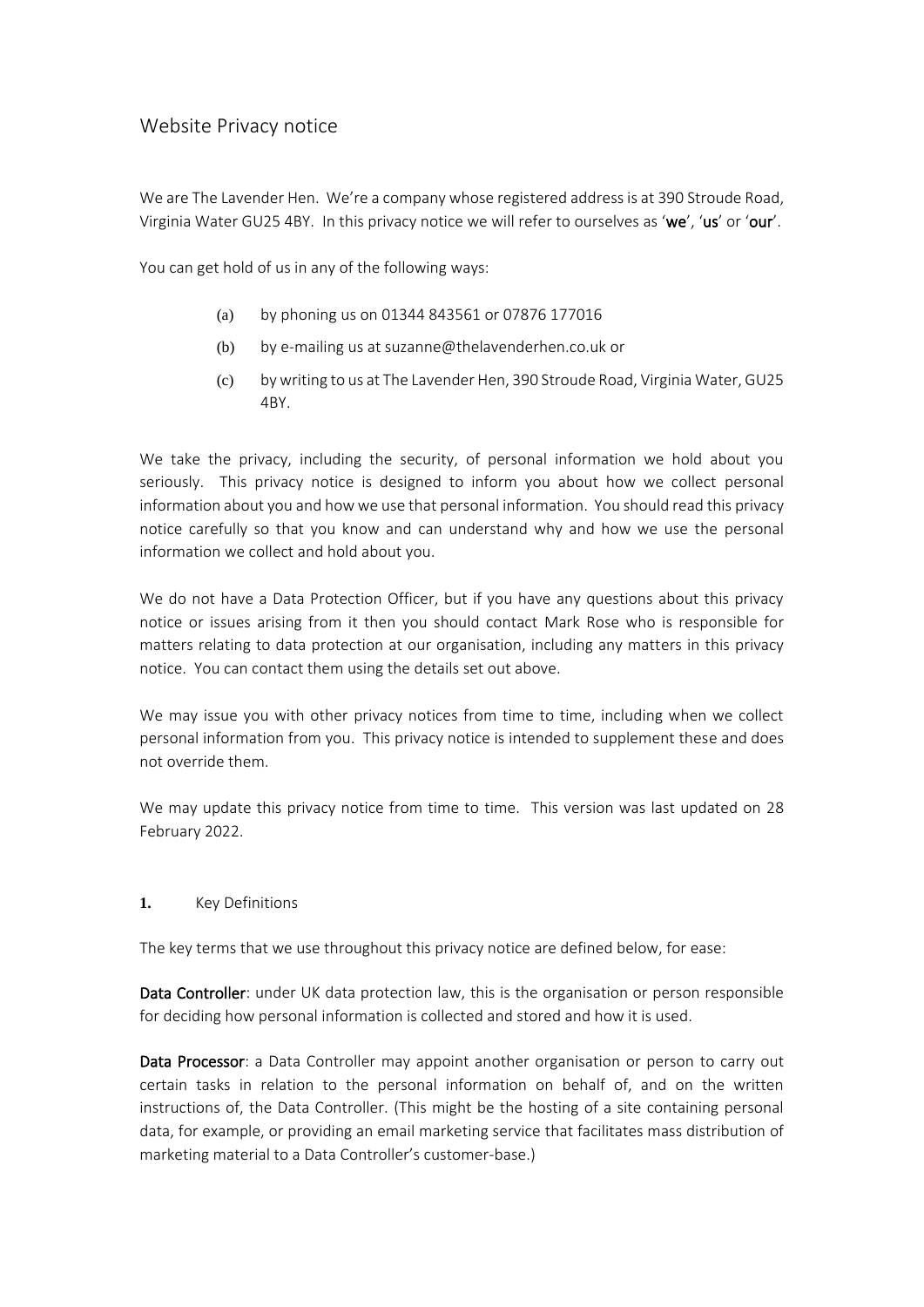Personal Information: in this privacy notice we refer to your personal data as 'personal information'. 'Personal information' means any information from which a living individual can be identified. It does not apply to information which has been anonymised.

**Special Information** – certain very sensitive personal information requires extra protection under data protection law. Sensitive data includes information relating to health, racial and ethnic origin, political opinions, religious and similar beliefs, trade union membership, sex life and sexual orientation and also includes genetic information and biometric information.

- <span id="page-1-0"></span>**2.** Details of personal information which we collect and hold about you
- 2.1 Set out below are the general categories [and details of retention periods in relation to those categories (see section [8](#page-5-0) below for more details about retention)] and in each case the types of personal information which we collect, use and hold about you:

| <b>General Category</b>    | Types of Personal Data in that category                                                                                                                                                                                                                  | <b>Retention Periods</b> |
|----------------------------|----------------------------------------------------------------------------------------------------------------------------------------------------------------------------------------------------------------------------------------------------------|--------------------------|
| Identity<br>Information    | This is information relating to your<br>identity such as your name (including<br>any previous names and any titles<br>which you use), gender, marital status<br>and date of birth                                                                        | 1 year                   |
| Contact<br>Information     | This is information relating to your<br>contact details such as e-mail address,<br>addresses, telephone numbers                                                                                                                                          | 1 year                   |
| Payment<br>Information     | This is information relating to the<br>methods by which<br>you<br>provide<br>payment to us such as [bank account<br>details, credit or debit card details] and<br>details of any payments (including<br>amounts and dates) which are made<br>between us. | 3 months                 |
| Transaction<br>Information | This<br>information<br>is.<br>relating<br>to<br>transactions between us such as details<br>of the goods, services and/or digital<br>content provided to you and any<br>returns details.                                                                  | 1 year                   |
| Survey Information         | This is information which we have<br>collected from you or which you have<br>provided to us in respect of surveys and<br>feedback.                                                                                                                       | 3 months                 |
| Marketing<br>Information   | This is information relating to your<br>marketing<br>and<br>communications<br>preferences.                                                                                                                                                               | 1 year                   |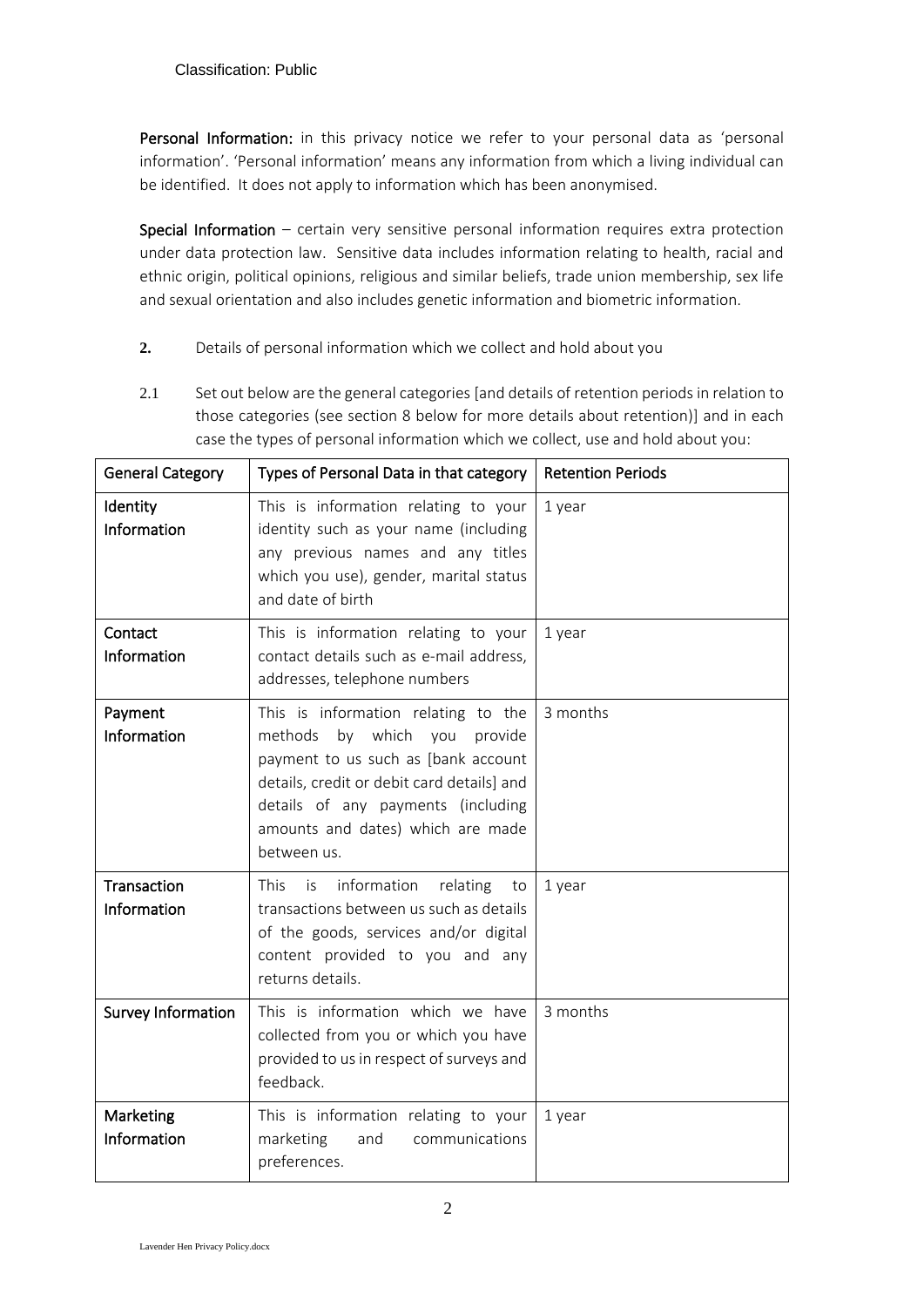- 2.2 The types of personal data we collect about you may differ from person to person, depending on who you are and the relationship between us.
- <span id="page-2-0"></span>**3.** Details of special information which we collect and hold about you
- 3.1 Special information is explained in section [1](#page-0-0) above. We collect and hold the following types of special information about you:
	- (a) health; in relation only to food intolerances/allergies

3.2Where we do hold special information about you then our retention periods are as follows:

| Health                                                                   | <b>Retention Periods</b> |
|--------------------------------------------------------------------------|--------------------------|
| Food Intolerances/Allergies collected by email   3 months<br>or verbally |                          |

]

3.2 We do not collect information from you relating to criminal convictions or offences.

### <span id="page-2-1"></span>**4.** Details of how and why we use personal information

- 4.1 We are only able to use your personal information for certain legal reasons set out in data protection law. There are legal reasons under data protection law other than those listed below, but in most cases, we will use your personal information for the following legal reasons:
	- (a) Contract Reason: this is in order to perform our obligations to you under a contract we have entered into with you;
	- (b) Legitimate Interests Reason: this is where the use of your personal information is necessary for our (or a third party's) legitimate interests, so long as that legitimate interest does not override your fundamental rights, freedoms or interests.
	- (c) Legal Obligation Reason: this is where we have to use your personal information in order to perform a legal obligation by which we are bound; and
	- (d) Consent Reason: this is where you have given us your consent to use your personal information for a specific reason or specific reasons.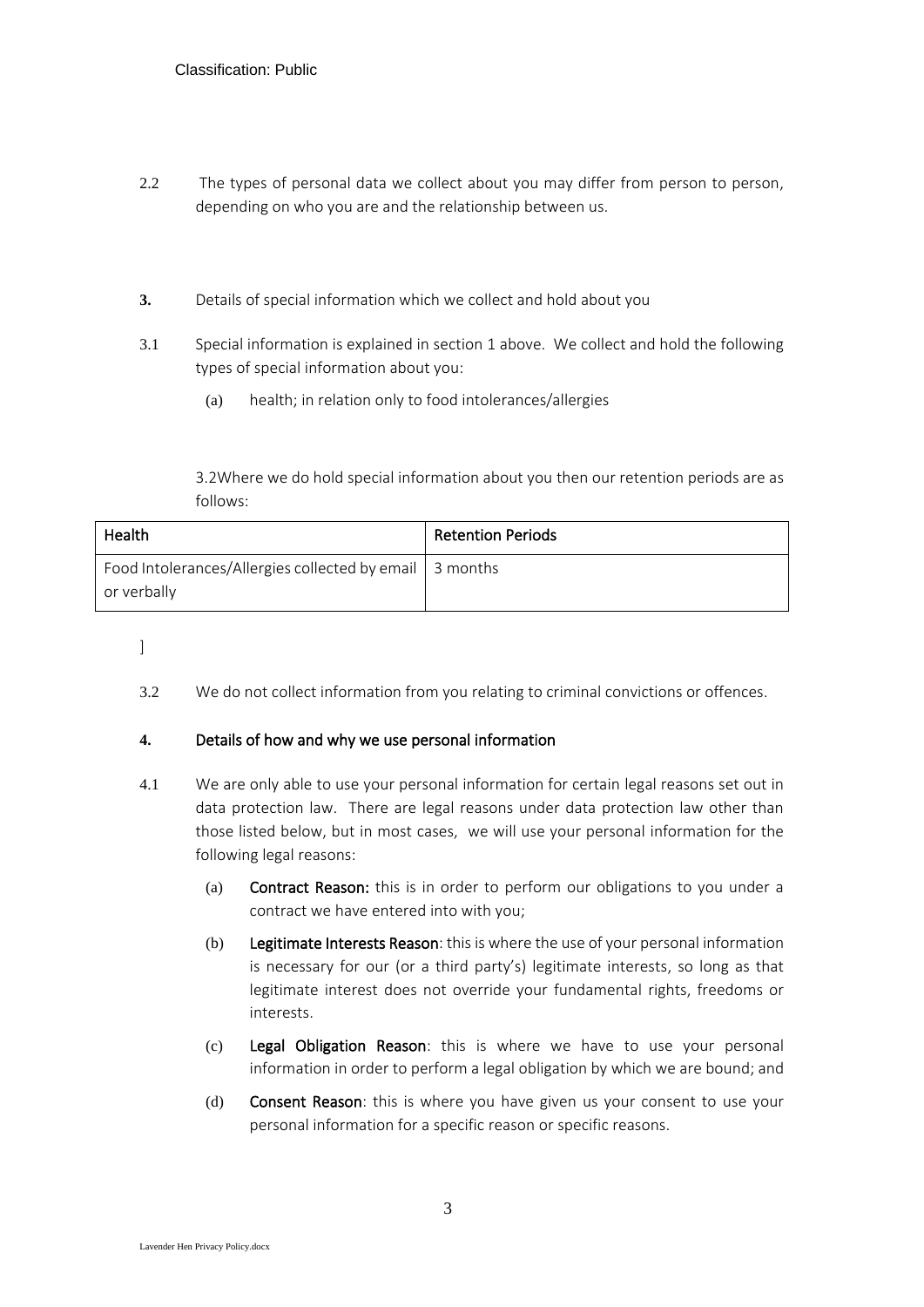- 4.2 As explained in sectio[n 3](#page-2-0) above, there are more sensitive types of personal data which require higher levels of protection. Where we process such sensitive types of personal data we will usually do this in the following circumstances:
	- (a) We have your explicit consent;
	- (b) Where it is necessary in relation to legal claims;
	- (c) Where you have made the personal data public.
- 4.3 So that we are able to provide you with goods and services we will need your personal information. If you do not provide us with the required personal information, we may be prevented from supplying the goods and services to you.
- 4.4 It is important that you keep your personal information up to date. If any of your personal information changes, please contact us as soon as possible to let us know. If you do not do this then we may be prevented from supplying the goods and services.
- <span id="page-3-0"></span>4.5 Where we rely on consent for a specific purpose as the legal reason for processing your personal information, you have the right under data protection law to withdraw your consent at any time. If you do wish to withdraw your consent, please contact us using the details set out at the beginning of this notice. If we receive a request from you withdrawing your consent to a specific purpose, we will stop processing your personal information for that purpose, unless we have another legal reason for processing your personal information, in which case, we will confirm that reason to you.
- 4.6 We have explained below the different purposes for which we use your personal information and, in each case, the legal reason(s) allowing us to use your personal information. Please also note the following:
	- (a) if we use the Legitimate Interests Reason as the legal reason for which we can use your personal information, we have also explained what that legitimate interest is; and
	- (b) for some of the purposes we may have listed more than one legal reason on which we can use your personal information, because the legal reason may be different in different circumstances. If you need confirmation of the specific legal reason that we are relying on to use your personal data for that purpose, please contact us using the contact details set out at the start of this privacy notice.

| Purpose                                                                               | Legal Reason(s) for using the personal information                                                                                                                 |
|---------------------------------------------------------------------------------------|--------------------------------------------------------------------------------------------------------------------------------------------------------------------|
| To enrol you as a customer                                                            | Contract Reason.<br>Legitimate Interests Reason (in order to [offer you<br>other goods, services and/or digital content which<br>helps us to develop our business) |
| To process your order, which includes taking<br>payment from you, advising you of any | Contract Reason.                                                                                                                                                   |

(c)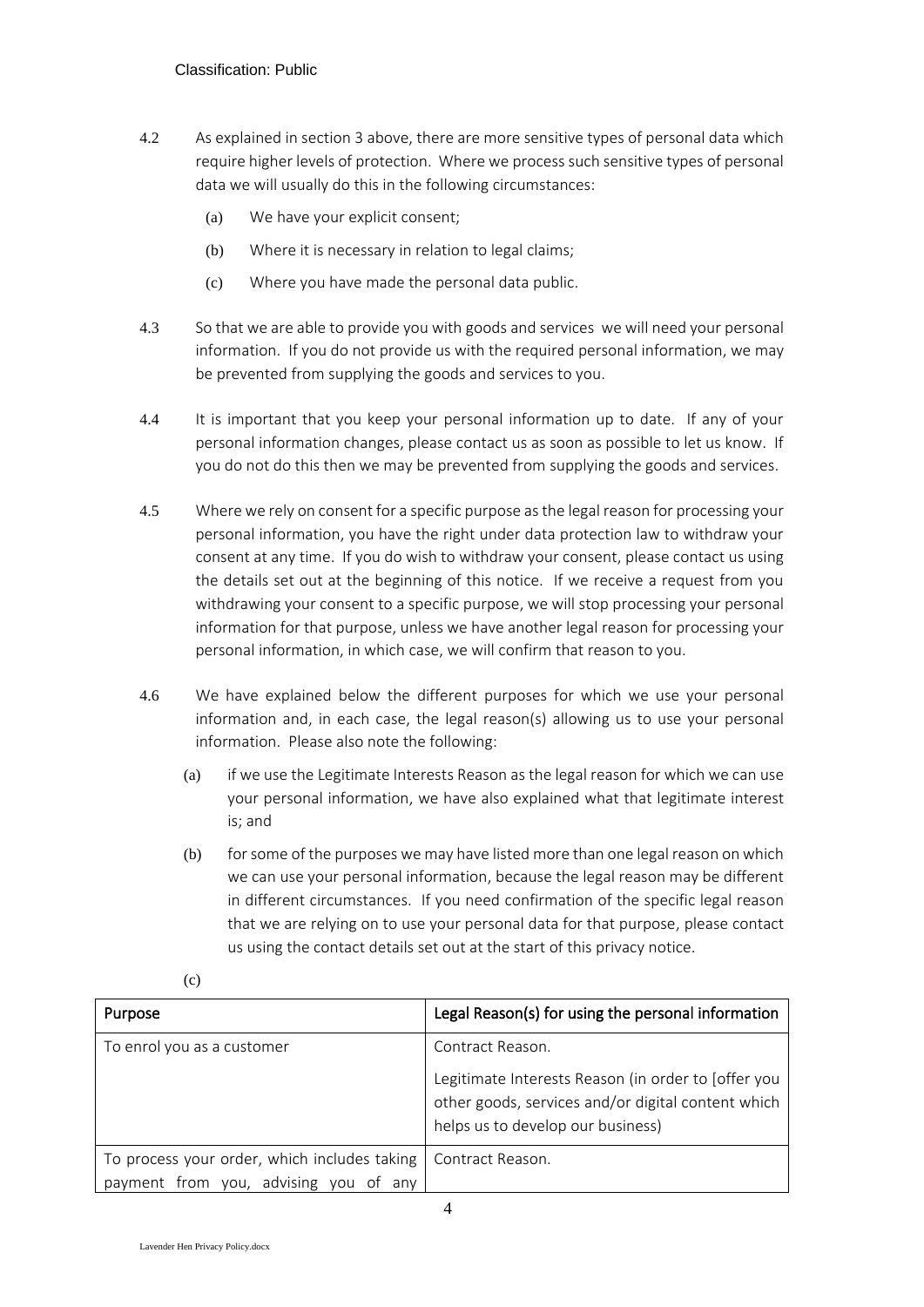| Legitimate Interests Reason (in order to [recover<br>money which you owe us.                 |
|----------------------------------------------------------------------------------------------|
| Contract Reason.                                                                             |
| Legal Obligation Reason.                                                                     |
| Legitimate Interests Reason (in order to improve                                             |
| the goods, services, and/or digital content for<br>future customers and to grow our business |
| Legitimate Interests Reason (in order to grow our                                            |
| business                                                                                     |
| Consent Reason                                                                               |
|                                                                                              |
|                                                                                              |

- 4.7 Sometimes we may anonymise personal information so that you can no longer be identified from it and use this for our own purposes. In addition, sometimes we may use some of your personal information together with other people's personal information to give us statistical information for our own purposes. Because this is grouped together wither other personal information and you are not identifiable from that combined data we are able to use this.
- 4.8 Under data protection laws we can only use your personal information for the purposes we have told you about, unless we consider that the new purpose is compatible with the purpose(s) which we told you about. If we want to use your personal information for a different purpose which we do not think is compatible with the purpose(s) which we told you about then we will contact you to explain this and what legal reason is in place to allow us to do this.

# **5.** Details of how we collect personal information and special information

- 5.1 We usually collect Identity Information, Contact Information, Payment Information, directly from you when you fill out a form, survey or questionnaire, purchase goods, services, contact us by e-mail, telephone, in writing or otherwise. This includes the personal information which you provide to us when you subscribe to our mailing list.
- **6.** Details about who personal Information may be shared with
- 6.1 We may need to share your personal information with other organisations or people. These organisations include: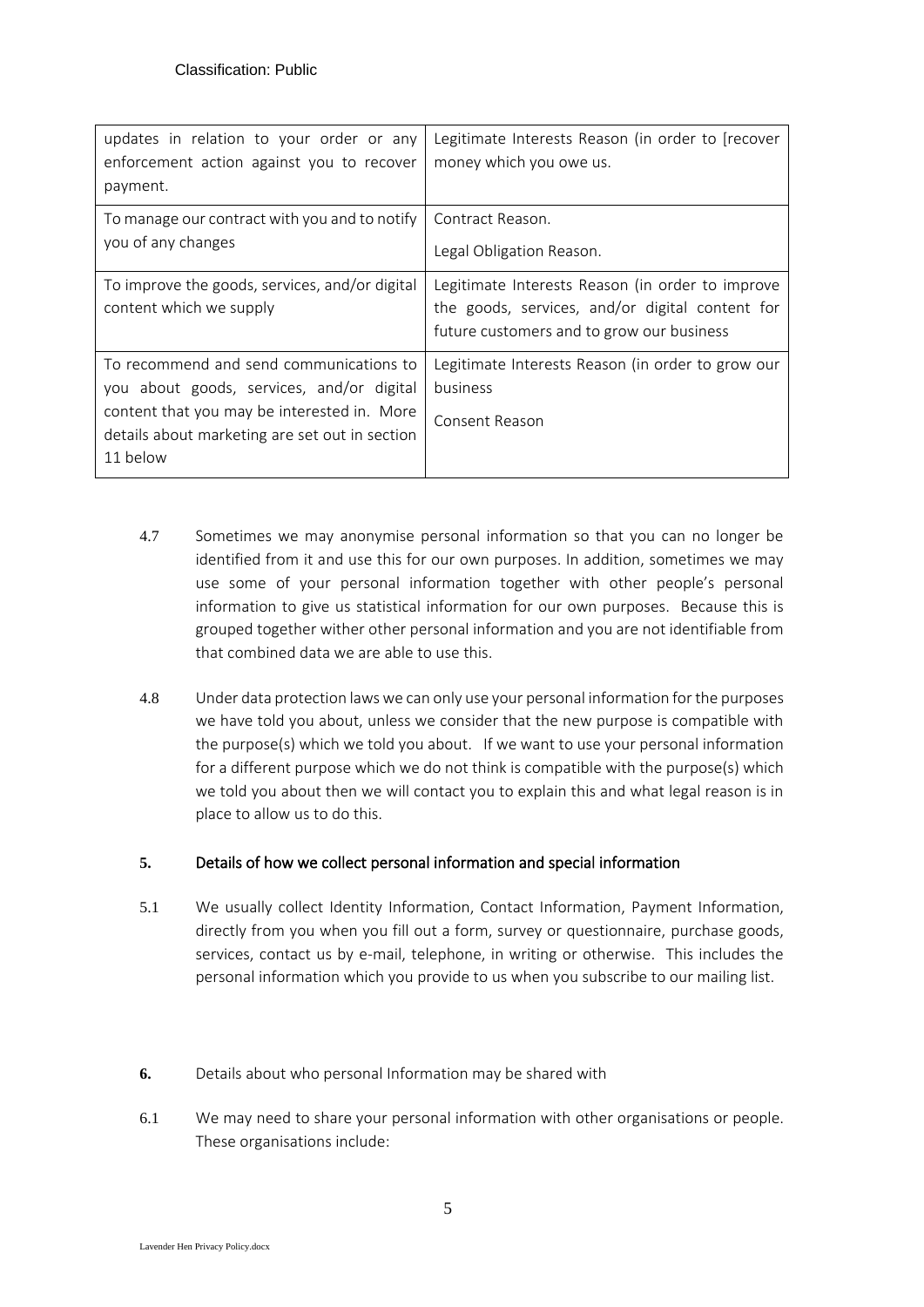- (a) Third parties who [are not part of our group. These ]may include:
	- (i) Government bodies and regulatory bodies: such as HMRC, fraud prevention agencies, who are based in the United Kingdom;
	- (ii) Our advisors: such as lawyers, accountants, auditors, insurance companies who are based in the United Kingdom;
	- (iii) Our bankers who are based in the United Kingdom;
- (b) any organisations which propose to purchase our business and assets in which case we may disclose your personal information to the potential purchaser.
- 6.2 Depending on the circumstances, the organisations or people who we share your personal information with will be acting as either Data Processors or Data Controllers. Where we share your personal information with a Data Processor we will ensure that we have in place contracts, which set out the responsibilities and obligations of us and them, including in respect of security of personal information.
- 6.3 We do not sell or trade any of the personal information which you have provided to us.

# **7.** Details about transfers to countries outside of the EEA

7.1 We do not transfer your personal information outside of the EEA.

## <span id="page-5-0"></span>**8.** Details about how long we will hold your personal information

We will only hold your personal data for as long as is necessary. How long is necessary will depend upon the purposes for which we collected the personal information (see section [4](#page-2-1) above) and whether we are under any legal obligation to keep the personal information (such as in relation to accounting or auditing records or for tax reasons). We may also need to keep personal information in case of any legal claims

We have set out above the details of our retention periods for different types of data. You can find them in in section [2](#page-1-0) [and also in section [3\]](#page-2-0).

### **9.** Automated decision making

9.1 We do not carry out automated decision making.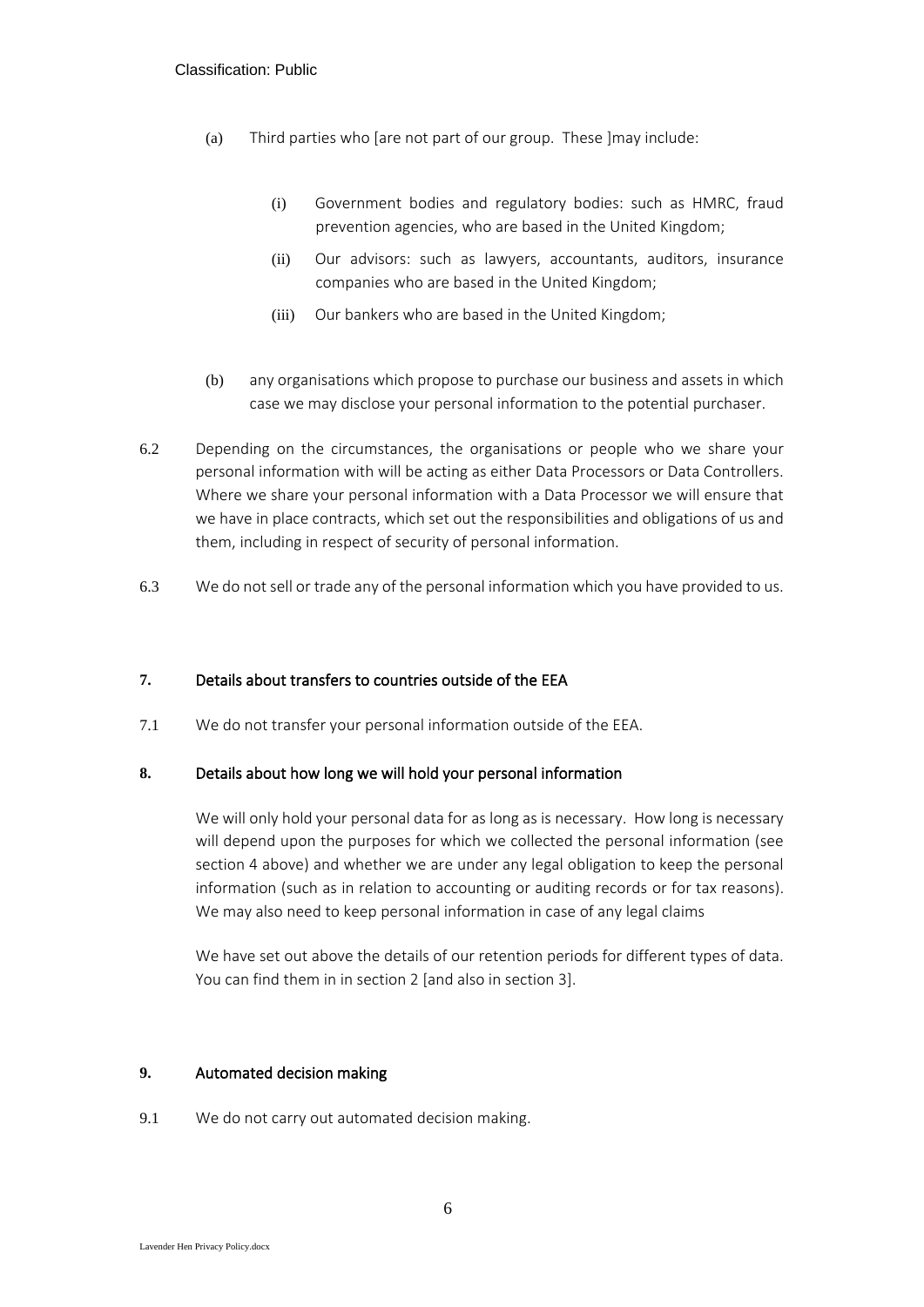## <span id="page-6-0"></span>**10.** YOUR RIGHTS UNDER DATA PROTECTION LAW

- 10.1 Under data protection laws you have certain rights in relation to your personal information, as follows:
	- (a) Right to request access: (this is often called 'subject access'). This is the right to obtain from us a copy of the personal information which we hold about you. We must also provide you with certain other information in response to these requests to help you understand how your personal information is being used.
	- (b) Right to correction: this is the right to request that any incorrect personal data is corrected and that any incomplete personal data is completed.
	- (c) Right to erasure: (this is often called the "right to be forgotten"). This right only applies in certain circumstances. Where it does apply, you have the right to request us to erase all of your personal information.
	- (d) Right to restrict processing: this right only applies in certain circumstances. Where it does apply, you have the right to request us to restrict the processing of your personal information.
	- (e) Right to data portability: this right allows you to request us to transfer your personal information to someone else.
	- (f) Right to object: you have the right to object to us processing your personal information for direct marketing purposes. You also have the right to object to us processing personal information where our legal reason for doing so is the Legitimate Interests Reason (see section [4](#page-2-1) above) and there is something about your particular situation which means that you want to object to us processing your personal information. In certain circumstances you have the right to object to processing where such processing consists of profiling (including profiling for direct marketing).
- 10.2 In addition to the rights set out in section [10.1,](#page-6-0) where we rely on consent as the legal reason for using your personal information, you have the right to withdraw your consent. Further details about this are set out in section [4.5.](#page-3-0)
- 10.3 If you want to exercise any of the above rights in relation to your personal information, please contact us using the details set out at the beginning of this notice. If you do make a request then please note:
	- (a) we may need certain information from you so that we can verify your identity;
	- (b) we do not charge a fee for exercising your rights unless your request is unfounded or excessive; and
	- (c) if your request is unfounded or excessive then we may refuse to deal with your request.